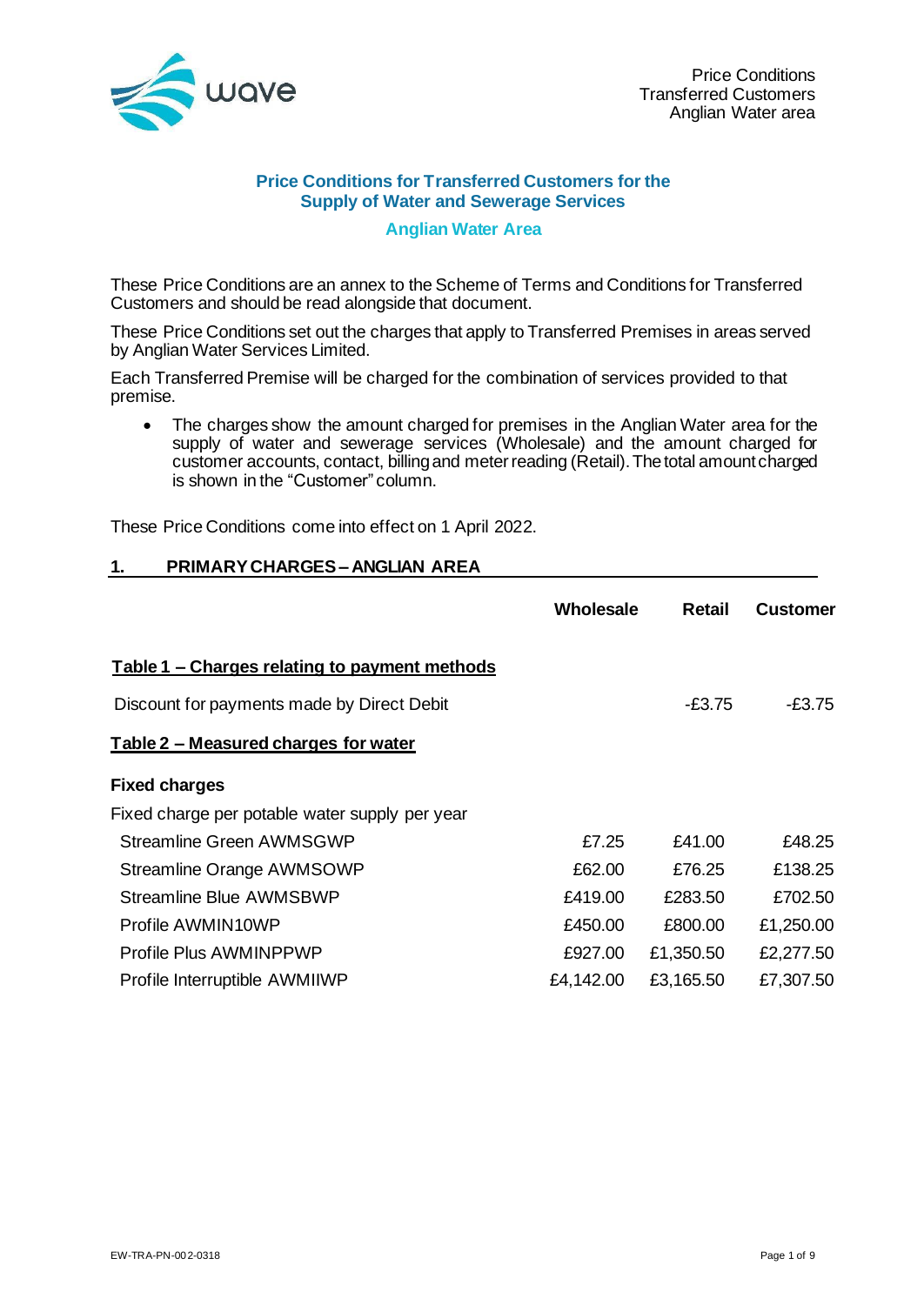

Price Conditions Transferred Customers Anglian Water area

|                                                    | <b>Wholesale</b> | <b>Retail</b> | <b>Customer</b> |
|----------------------------------------------------|------------------|---------------|-----------------|
| <b>Volumetric charges</b>                          |                  |               |                 |
| <b>Streamline Green AWMSGWP</b>                    | £1.4510          | £0.1796       | £1.6306         |
| <b>Streamline Orange AWMSOWP</b>                   | £1.3420          | £0.1453       | £1.4873         |
| <b>Streamline Blue AWMSBWP</b>                     | £1.2706          | £0.1366       | £1.4072         |
| Profile AWMIN10WP                                  | £0.9495          | £0.1176       | £1.0671         |
| Profile Plus AWMINPPWP (25MI-50MI)                 | £0.5766          | £0.1231       | £0.6997         |
| Profile Plus AWMINPPWP (>50MI)                     | £0.5766          | £0.0595       | £0.6361         |
| Profile Interruptible (25MI - 50MI)                | £0.4689          | £0.1174       | £0.5863         |
| Profile Interruptible (> 50MI)                     | £0.4689          | £0.0677       | £0.5366         |
| <b>Maximum Daily Demand (MDD)</b>                  |                  |               |                 |
| Profile AWMIN10WP                                  | £73.50           | £-            | £73.50          |
| Profile Plus AWMINPPWP                             | £137.00          | £-            | £137.00         |
| Profile Interruptible AWMIIWP                      | £145.25          | £-            | £145.25         |
| Table 3 - Measured charges for non-potable water   |                  |               |                 |
| <b>Fixed charges</b>                               |                  |               |                 |
| Fixed charge per non-potable water supply per year |                  |               |                 |
| <b>Streamline Orange AWMSOWN</b>                   | £62.00           | £69.50        | £131.50         |
| <b>Streamline Blue AWMSBWN</b>                     | £419.00          | £168.50       | £587.50         |
| Profile AWMIN10WN                                  | £450.00          | £790.50       | £1,240.50       |
| Profile Plus AWMINPPWN                             | £927.00          | £876.50       | £1,803.50       |
| <b>Profile Industrial AWNIPWN</b>                  | £203,925.00      | £6,075.50     | £210,000.50     |
| <b>Volumetric charges</b>                          |                  |               |                 |
| <b>Streamline Orange AWMSOWN</b>                   | £1.2007          | £0.0308       | £1.2315         |
| <b>Streamline Blue AWMSBWN</b>                     | £1.1392          | £0.0932       | £1.2324         |
| Profile AWMIN10WN                                  | £0.8523          | £0.1519       | £1.0042         |
| Profile Plus AWMINPPWN                             | £0.5189          | £0.1198       | £0.6387         |
| <b>Profile Industrial AWNIPWN</b>                  | £0.3027          | £0.0673       | £0.3700         |
| <b>Maximum Daily Demand (MDD)</b>                  |                  |               |                 |
| Profile AWMIN10WN                                  | £66.25           | £-            | £66.25          |
| Profile Plus AWMINPPWN                             | £123.25          | £-            | £123.25         |
| <b>Profile Industrial AWNIPWN</b>                  | £127.25          | £-            | £127.25         |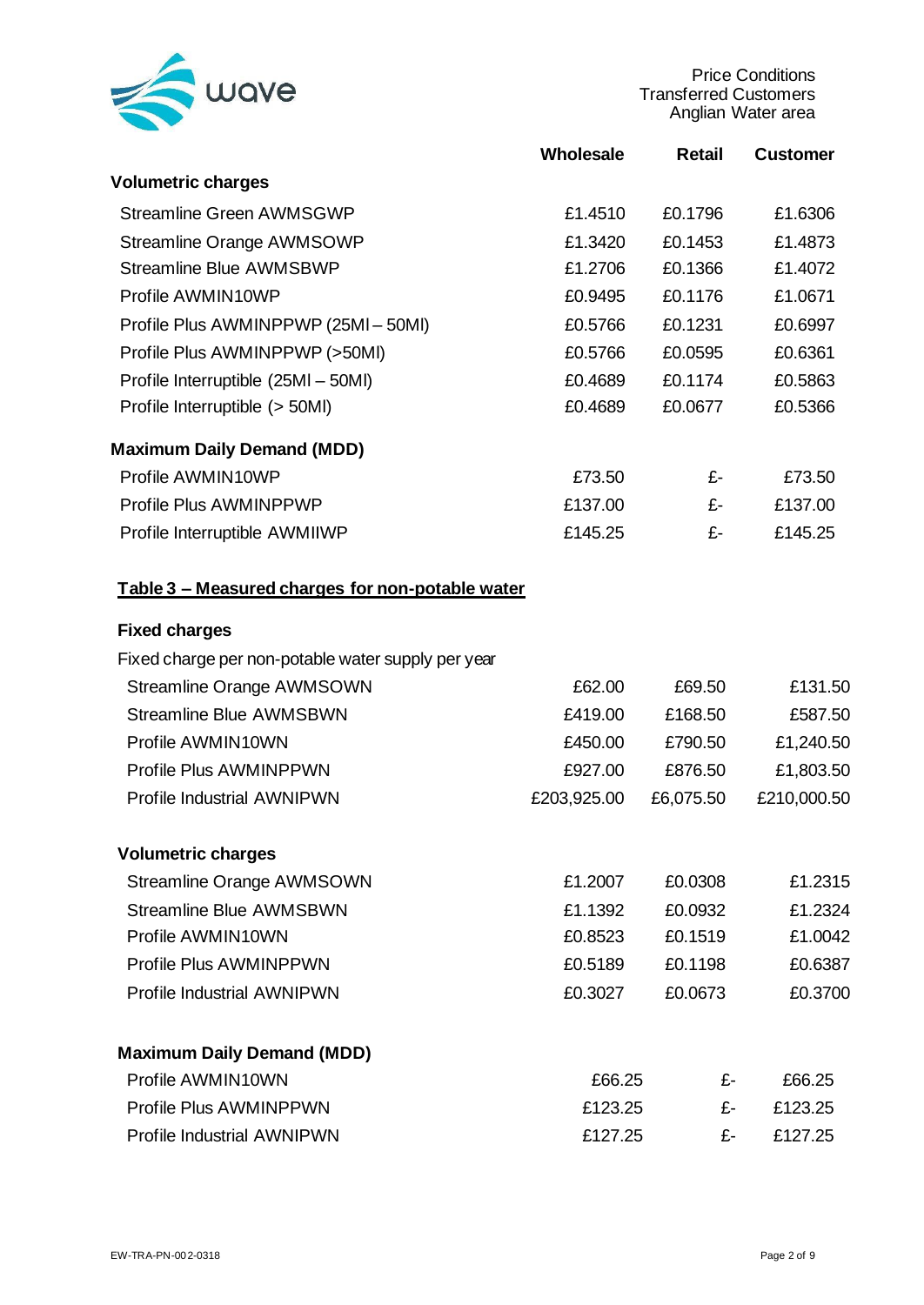

Price Conditions Transferred Customers Anglian Water area

|                                                       | Wholesale | <b>Retail</b> | <b>Customer</b> |
|-------------------------------------------------------|-----------|---------------|-----------------|
| Table 4 - Measured charges for sewerage               |           |               |                 |
| <b>Fixed charges</b>                                  |           |               |                 |
| Fixed charge per sewerage supply per year             |           |               |                 |
| Streamline Green AWMSGFS/SO/FO                        | £5.25     | £49.00        | £54.25          |
| Streamline Orange AWMSOFS/SO/FO                       | £27.00    | £136.00       | £163.00         |
| Streamline Blue AWMSBFS/SO/FO                         | £234.00   | £138.25       | £372.25         |
| Profile Plus AWMPPFS/SO/FO                            | £1,321.00 | £2,382.00     | £3,703.00       |
| <b>Volumetric charges</b>                             |           |               |                 |
| Streamline Green AWMSGFS/SO/FO                        | £1.6974   | £0.1596       | £1.8570         |
| Streamline Orange AWMSOFS/SO/FO                       | £1.6500   | £0.1646       | £1.8146         |
| Streamline Blue AWMSBFS/SO/FO                         | £1.6040   | £0.1714       | £1.7754         |
| Profile Plus AWMPPFS/SO/FO (10MI-50MI)                | £1.5557   | £0.1844       | £1.7401         |
| Profile Plus AWMPPFS/SO/FO (>50MI)                    | £1.5557   | £0.1777       | £1.7334         |
| Table 5 - Surface water drainage charges by<br>tariff |           |               |                 |
| Streamline Green AWMSGFS/SO/FO                        | £39.00    | £0.75         | £39.75          |
| Streamline Orange AWMSOFS/SO/FO                       | £56.00    | £0.75         | £56.75          |
| Streamline Blue AWMSBFS/SO/FO                         | £140.00   | £0.75         | £140.75         |
| Profile Plus AWMPPFS/SO/FO                            | £1,350.00 | £0.75         | £1,350.75       |
| Table 6 - Highways drainage charges by tariff         |           |               |                 |
| Streamline Green AWMSGFS/SO/FO                        | £21.00    | £0.75         | £21.75          |
| Streamline Orange AWMSOFS/SO/FO                       | £21.00    | £0.75         | £21.75          |
| Streamline Blue AWMSBFS/SO/FO                         | £21.00    | £0.75         | £21.75          |
| Profile Plus AWMPPFS/SO/FO                            | £21.00    | £0.75         | £21.75          |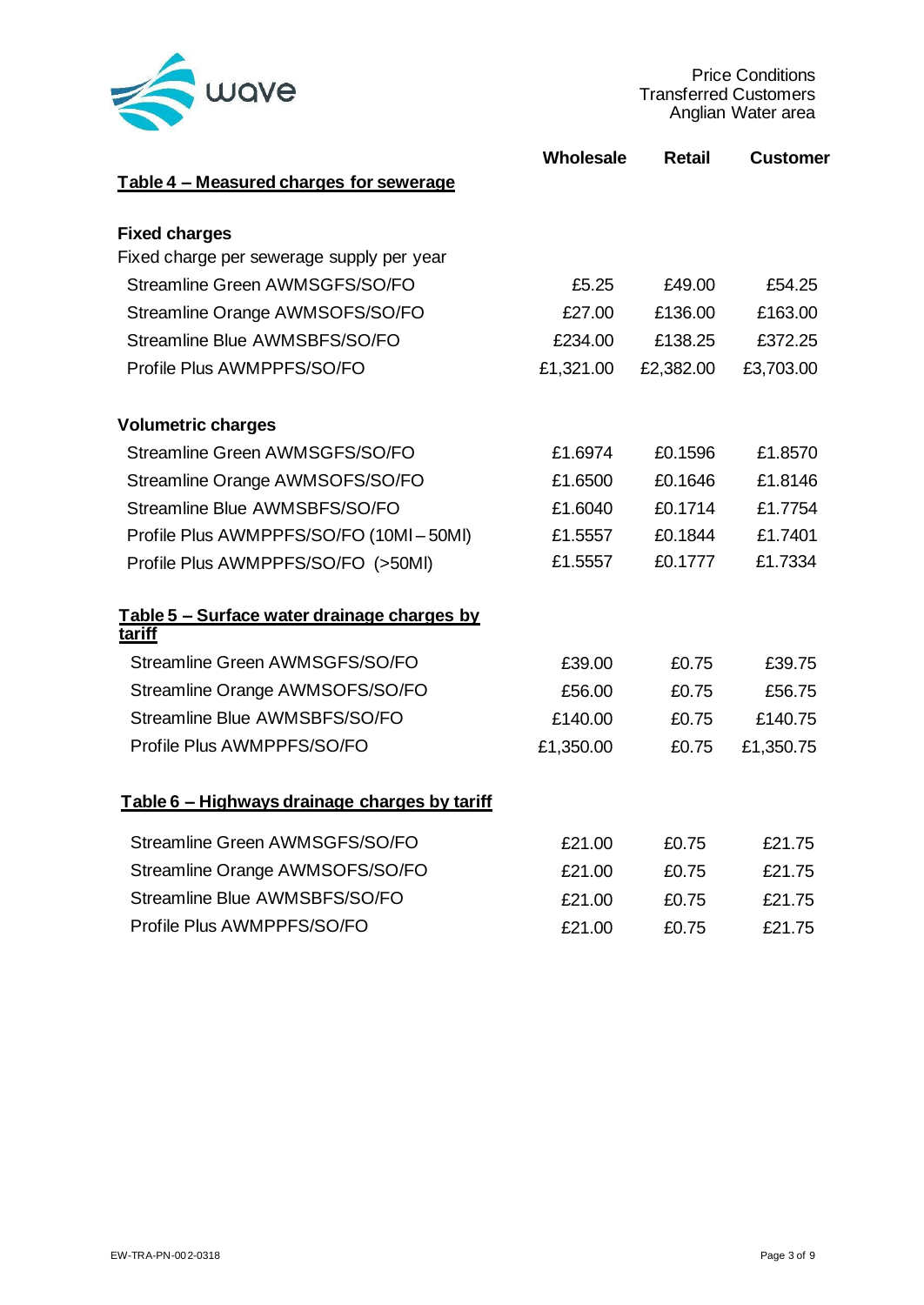

Price Conditions Transferred Customers Anglian Water area

|                                      | Wholesale | <b>Retail</b> | <b>Customer</b> |
|--------------------------------------|-----------|---------------|-----------------|
| Table 7 - Trade Effluent Charges     |           |               |                 |
| <b>Fixed Charges</b>                 |           |               |                 |
| Streamline Green TE_GREEN            | £10.00    | £109.57       | £119.57         |
| Streamline Orange TE_ORANGE          | £20.00    | £158.07       | £178.07         |
| <b>Streamline Blue TE BLUE</b>       | £75.00    | £341.60       | £416.60         |
| Profile Plus TE-INDUS                | £125.00   | £1,910.50     | £2,035.50       |
| Unmeasured Trade Effluent TE-MINIMUM | £317.00   | £22.35        | £339.35         |
| Volumetric charges (£ per m3)        |           |               |                 |
| Streamline Green TE_GREEN            |           |               |                 |
| Reception                            | £0.2839   | £0.0500       | £0.3339         |
| Volumetric                           | £0.5131   | £0.0426       | £0.5557         |
| Biological                           | £0.5180   | £0.0294       | £0.5475         |
| Sludge                               | £0.2681   | £0.0228       | £0.2909         |
| Streamline Orange TE_ORANGE          |           |               |                 |
| Reception                            | £0.2839   | £0.0404       | £0.3243         |
| Volumetric                           | £0.4983   | £0.0368       | £0.5351         |
| Biological                           | £0.4921   | £0.0256       | £0.5177         |
| Sludge                               | £0.2594   | £0.0233       | £0.2827         |
| <b>Streamline Blue TE BLUE</b>       |           |               |                 |
| Reception                            | £0.2839   | £0.0339       | £0.3178         |
| Volumetric                           | £0.4832   | £0.0290       | £0.5122         |
| Biological                           | £0.4725   | £0.0220       | £0.4945         |
| Sludge                               | £0.2545   | £0.0242       | £0.2787         |
| Profile Plus TE-INDUS                |           |               |                 |
| Reception (10MI - 50MI)              | £0.2839   | £0.0449       | £0.3288         |
| Reception (>50Ml)                    | £0.2839   | £0.0355       | £0.3194         |
| Volumetric                           | £0.4354   | £0.0334       | £0.4688         |
| Biological                           | £0.4158   | £0.0345       | £0.4503         |
| Sludge                               | £0.2260   | £0.0217       | £0.2477         |

Regional average B strength – 603mg/l Regional average S strength – 393mg/l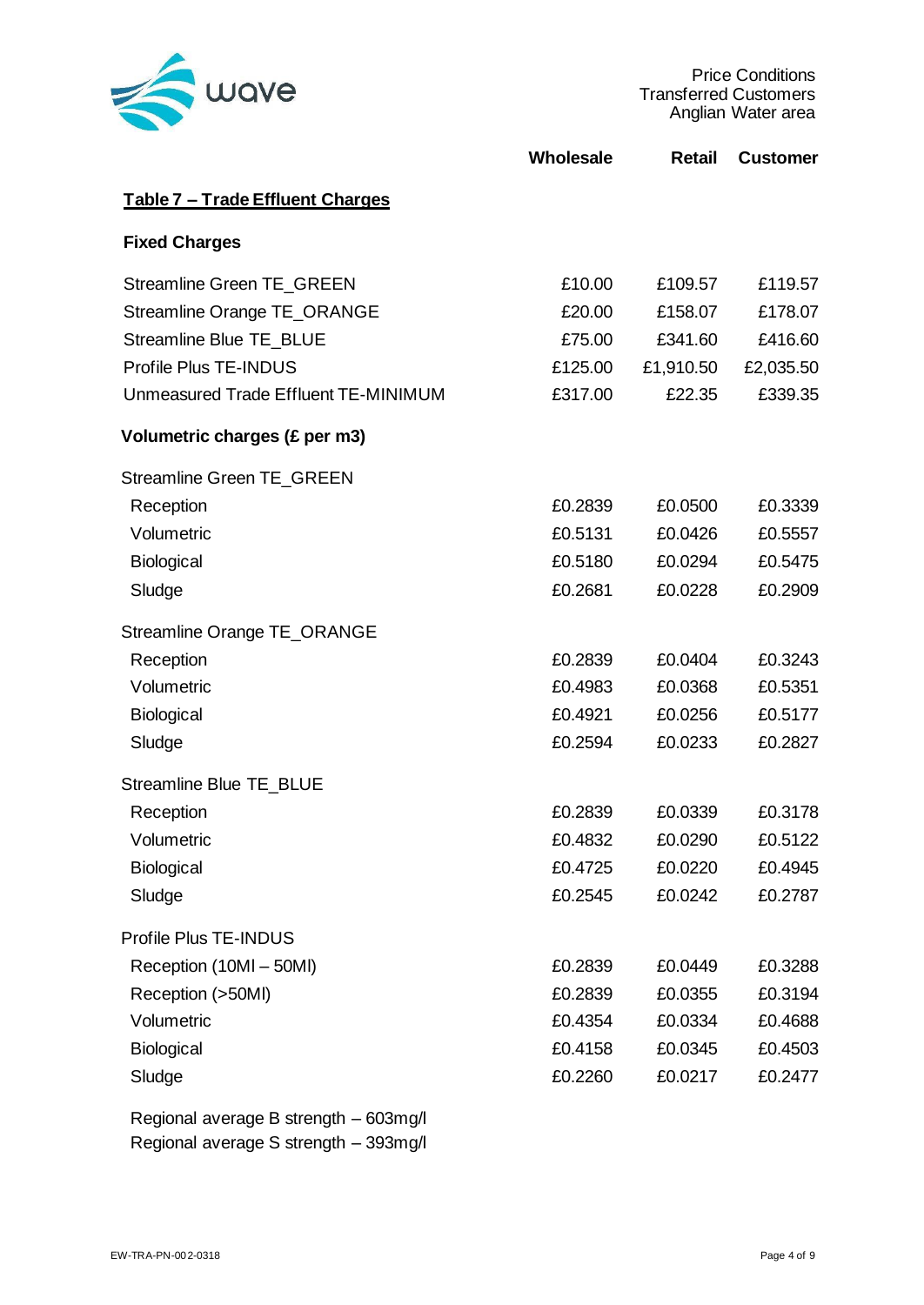

|                                                                                       | Wholesale | <b>Retail</b> | <b>Customer</b> |
|---------------------------------------------------------------------------------------|-----------|---------------|-----------------|
| Table 8 - Unmeasured charges for water                                                |           |               |                 |
| Fixed charges AWUSDWP1/2/3                                                            |           |               |                 |
| Fixed charge per year based on Rateable value (RV)                                    |           |               |                 |
| Band 1 where RV is up to £1,000                                                       | £247.80   | £18.60        | £266.40         |
| Band 2 where RV is up from £1,001 to £5,000                                           | £495.60   | £19.20        | £514.80         |
| Band 3 where RV is above £5,001                                                       | £1,239.00 | £21.00        | £1,260.00       |
| <b>Volumetric charges</b><br>AWUSDFS1/AWUSDFS2/AWUSDFS3                               |           |               |                 |
| Rateable value charge per £ of RV                                                     |           |               |                 |
| where RV is up to £1,000<br>Band 1                                                    | £0.1558   | £0.0151       | £0.1709         |
| Band 2<br>where RV is up from £1,001 to £5,000                                        | £0.1558   | £0.0151       | £0.1709         |
| Band 3<br>where RV is above £5,001                                                    | £0.1558   | £0.0151       | £0.1709         |
| <u>Table 9 – Unmeasured charges for sewerage</u>                                      |           |               |                 |
| <b>Fixed charges</b>                                                                  |           |               |                 |
| AWUSDFS1/AWUSDFS2/AWUSDFS3<br>AWUSDFO1/AWUSDFO2/AWUSDFO3                              |           |               |                 |
| Fixed charge per year based on Rateable value (RV)<br>Band 1 where RV is up to £1,000 | £218.80   | £16.05        | £234.85         |
| Band 2 where RV is up from £1,001 to £5,000                                           | £437.60   | £1.60         | £439.20         |
| Band 3 where RV is above £5,001                                                       | £1,094.00 | £1.50         | £1,095.50       |
| <b>Volumetric charges</b><br>AWUSDFS1/AWUSDFS2/AWUSDFS3<br>AWUSDFO1/AWUSDFO2/AWUSDFO3 |           |               |                 |
| Rateable value charge per £ of RV                                                     |           |               |                 |
| where RV is up to £1,000<br>Band 1                                                    | £0.1583   | £0.0127       | £0.1710         |
| Band 2<br>where RV is up from £1,001 to £5,000                                        | £0.1583   | £0.0099       | £0.1682         |
| Band 3<br>where RV is above £5,001                                                    | £0.1583   | £0.0075       | £0.1658         |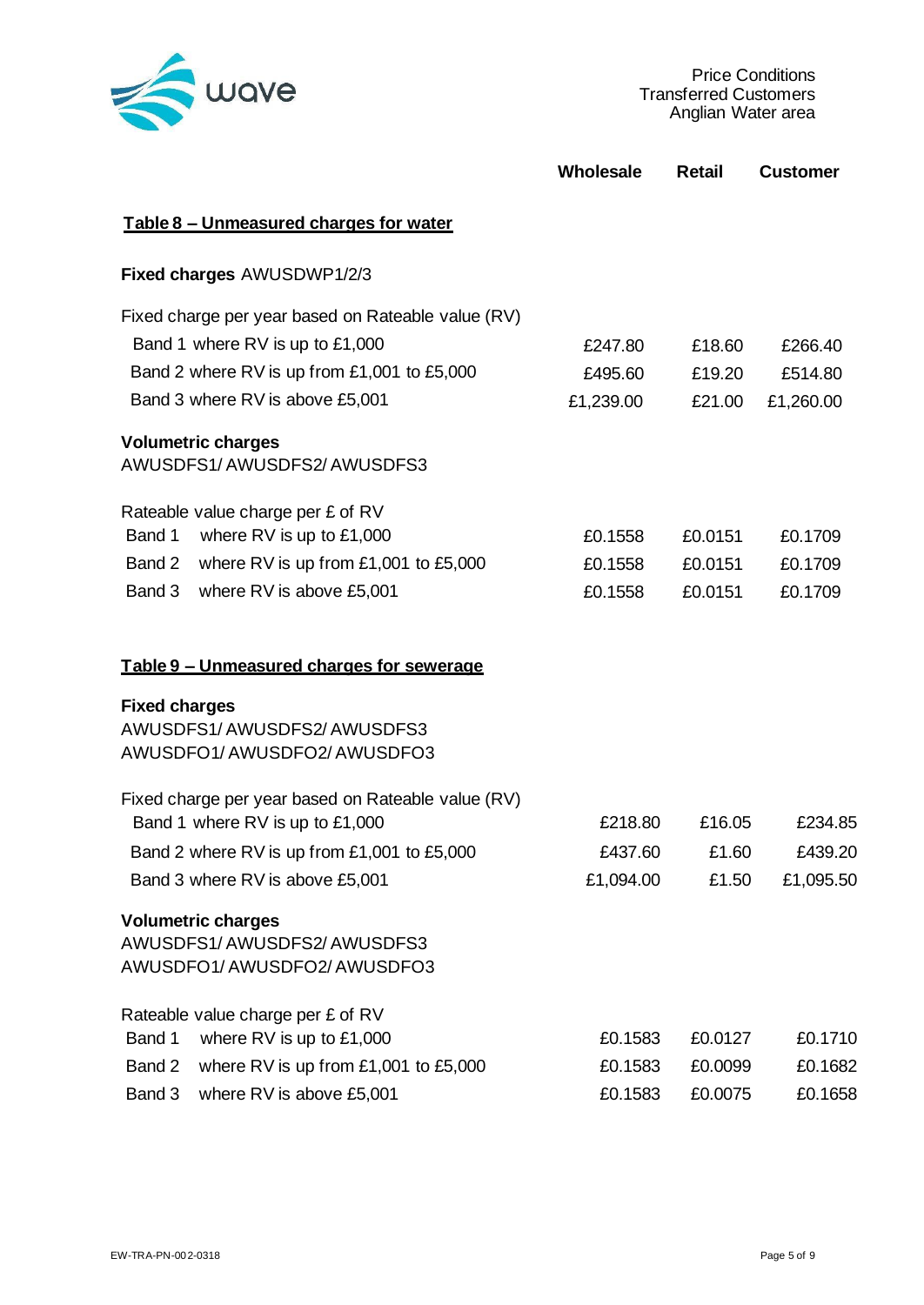

|                                                                     | Wholesale | <b>Retail</b> | <b>Customer</b> |
|---------------------------------------------------------------------|-----------|---------------|-----------------|
| <b>Unmeasured Surface Water &amp; Highways Drainage</b><br>charges  |           |               |                 |
| Highways drainage<br>AWUSDFS1/AWUSDFS2/AWUSDFS3                     | £21.00    | £0.75         | £21.75          |
| Surface water<br>AWUSDFS1/AWUSDFS2/AWUSDFS3                         | £39.00    | £0.75         | £39.75          |
| Drainage only<br>AWUSGSO/AWUSDSO                                    | £60.00    | £1.00         | £61.00          |
| <u>Table 10 – Assessed charges for water</u><br>AWUCZWP/AWUSGWP     |           |               |                 |
| <b>Fixed charges</b>                                                |           |               |                 |
| Assessed green                                                      | £7.25     | £41.00        | £48.25          |
| <b>Volumetric charges</b>                                           |           |               |                 |
| Assessed green                                                      | £1.4510   | £0.1796       | 1.6306          |
| Table 11 - Assessed charges for sewerage<br>AWUCZWFS/AWUCZWFO       |           |               |                 |
| <b>Fixed charges</b>                                                |           |               |                 |
| Assessed green                                                      | £5.25     | £49.00        | £54.25          |
| <b>Volumetric charges</b>                                           |           |               |                 |
| Assessed green                                                      | £1.6974   | £0.1596       | £1.8570         |
| Assessed surface water<br>& highway<br>drainage<br>charges AWUCZWFS |           |               |                 |
| Highways drainage                                                   | £21.00    | £0.75         | £21.75          |
| Surface water                                                       | £39.00    | £0.75         | £39.75          |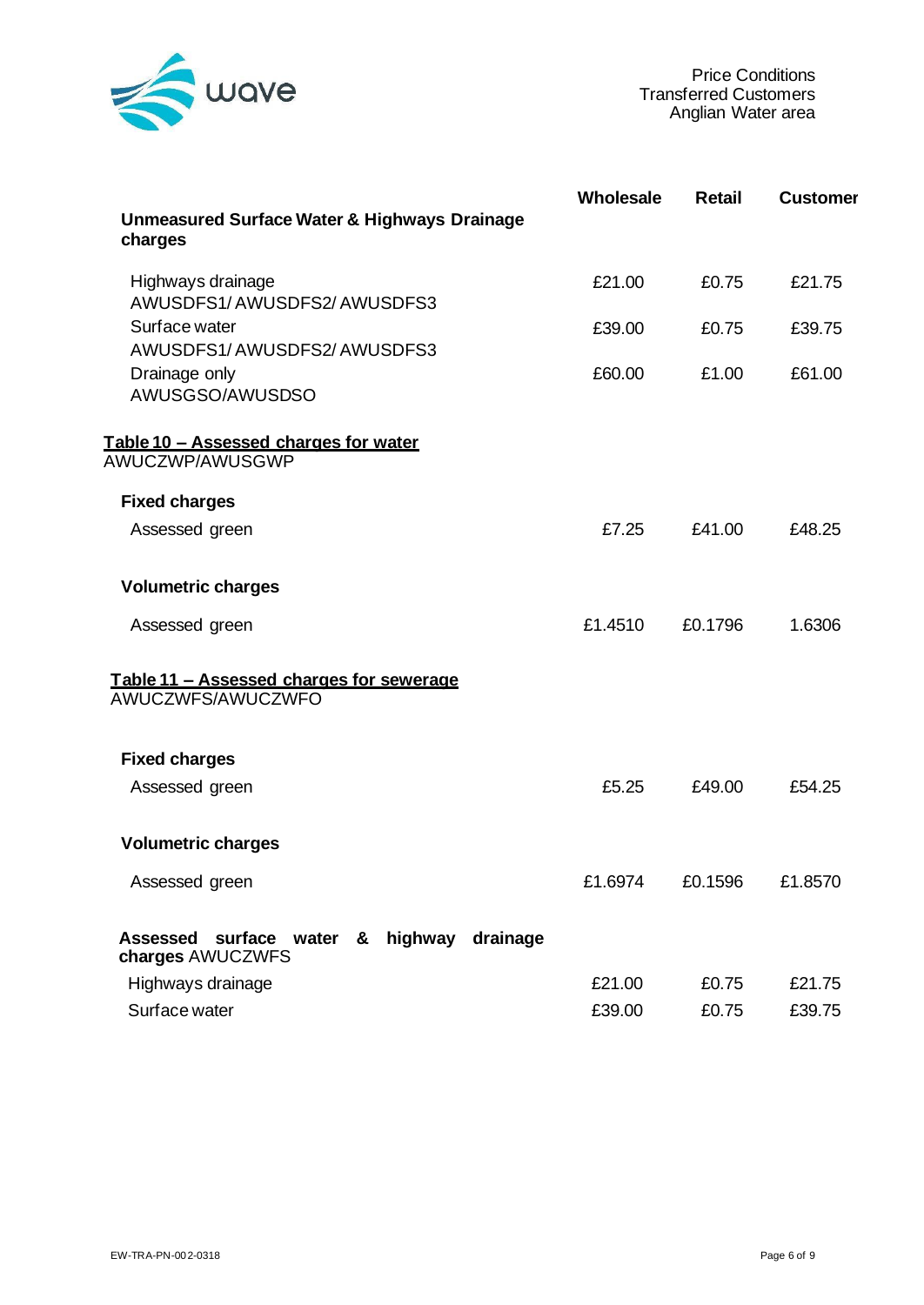

# **2. PRIMARY CHARGES – HARTLEPOOLAREA**

|                                                       | Wholesale | <b>Retail</b> | <b>Customer</b> |
|-------------------------------------------------------|-----------|---------------|-----------------|
| <u>Table 12 – Charges relating to payment methods</u> |           |               |                 |
| Discount for payments made by Direct Debit            |           | $-£3.75$      | $-£3.75$        |
| Table 13 - Measured charges for water                 |           |               |                 |
| <b>Fixed charges</b>                                  |           |               |                 |
| Fixed charge per potable water supply per year        |           |               |                 |
| Hartlepool Streamline HPMWSWP                         | £7.25     | £45.55        | £52.80          |
| Hartlepool Profile HPMWPWP                            | £3,100.00 | £1,710.50     | £4,810.50       |
| <b>Volumetric charges</b>                             |           |               |                 |
| Hartlepool Streamline HPMWSWP 0-500 m3                | £1,0042   | £0.1454       | £1.1496         |
| Hartlepool Streamline HPMWSWP>500m3                   | £1.0042   | £0.1324       | £1.1366         |
| Hartlepool Profile HPMWPWP                            | £0.3347   | £0.0455       | £0.3802         |
| <b>Maximum Daily Demand (MDD)</b>                     |           |               |                 |
| Hartlepool Profile HPMWPWP                            | £79.00    | £-            | £79.00          |
| Table 14 - Unmeasured charges for water               |           |               |                 |
| <b>Fixed charges</b>                                  |           |               |                 |
| Fixed charge per unmeasured water supply per year     |           |               |                 |
| Unmeasured licence HPUWWP                             | £125.40   | £19.54        | £144.94         |
| Table 15 - Assessed charges for water                 |           |               |                 |
| <b>Fixed charges</b>                                  |           |               |                 |
| <b>Assessed Streamline</b>                            | £7.25     | £45.55        | £52.80          |
| <b>Volumetric charges</b>                             |           |               |                 |
| <b>Assessed Streamline</b>                            | £1.0042   | £0.1454       | 1.1496          |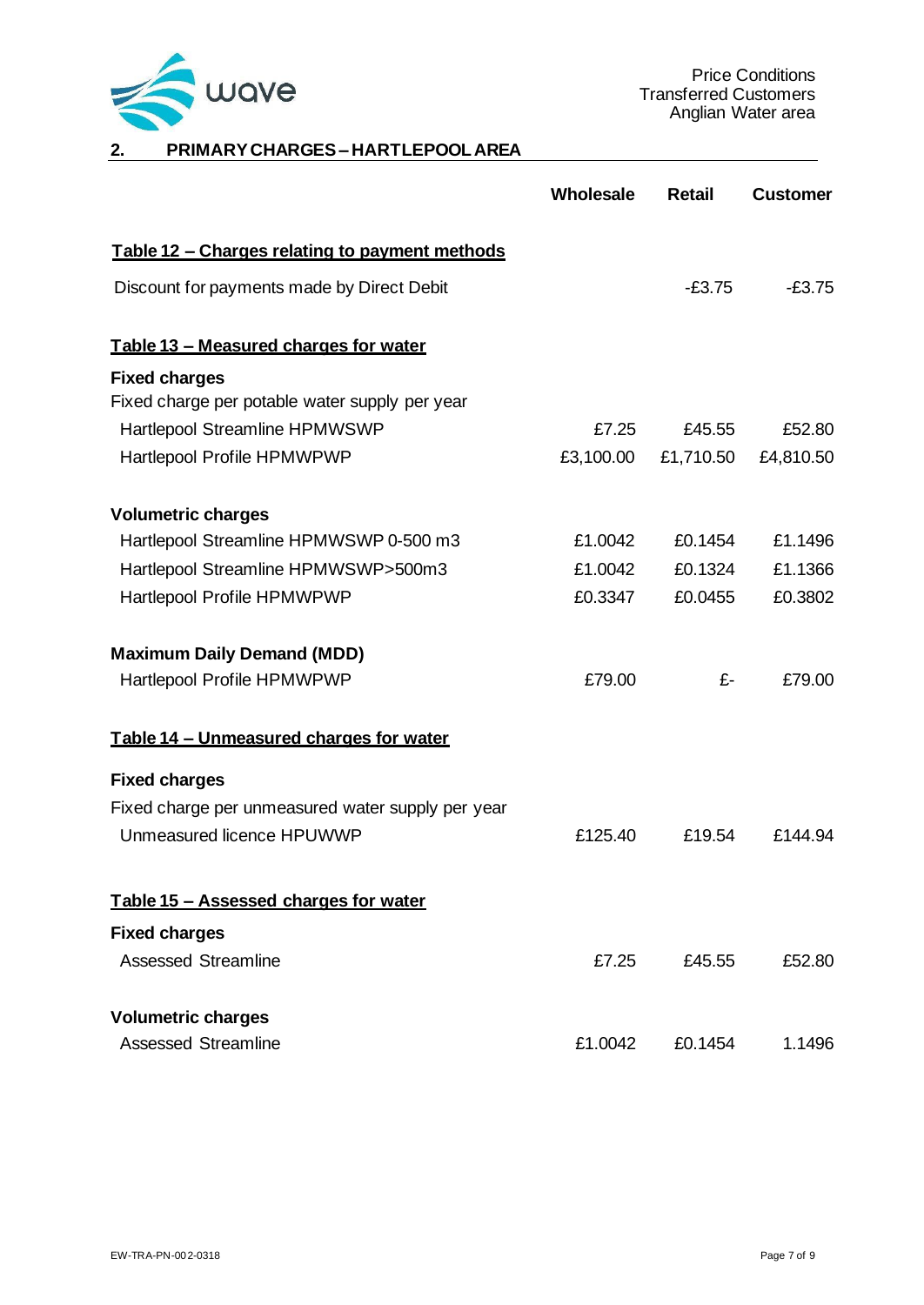

# **3. PRIMARY CHARGES – WOODS MEADOW & FLIXTON AREA**

|                                                                       | Wholesale  | <b>Retail</b> | <b>Customer</b> |
|-----------------------------------------------------------------------|------------|---------------|-----------------|
| <u>Table 16 – Charges relating to payment methods</u>                 |            |               |                 |
| Discount for payments made by Direct Debit                            |            | $-£3.75$      | $-£3.75$        |
| Table 17 - Measured charges for water                                 |            |               |                 |
| <b>Fixed meter charges</b>                                            |            |               |                 |
| Fixed charge per potable meter per year, by meter<br>size             |            |               |                 |
| $0-20$ mm                                                             | £21.10     | £28.50        | £49.60          |
| 21-30mm                                                               | £35.20     | £28.50        | £63.70          |
| 31-35mm                                                               | £52.80     | £28.50        | £81.30          |
| 36-40mm                                                               | £70.33     | £28.50        | £98.83          |
| 41-50mm                                                               | £175.83    | £28.50        | £204.33         |
| 51mm and larger                                                       | £527.50    | £28.50        | £556.00         |
| PLUS: One of the following combinations of site and<br>volume charges |            |               |                 |
| <b>Streamline SFK</b>                                                 |            |               |                 |
| Per cubic metre $\leq$ 500m3                                          | £1.4772    | £0.1101       | £1.5873         |
| Per cubic metre > 500m3                                               | £1.4772    | £0.1089       | £1.5861         |
| <b>Profile S20</b>                                                    |            |               |                 |
| Site charge per year                                                  | £1,474.60  | £1,634.30     | £3,108.90       |
| Volume charge per cubic metre                                         | £1.4033    | £0.0850       | £1.4883         |
| <b>Profile S50</b>                                                    |            |               |                 |
| Site charge per year                                                  | £7,383.95  | £6,000.50     | £13,384.45      |
| Volume charge per cubic metre                                         | £1.2852    | £0.0445       | £1.3297         |
| Profile S175                                                          |            |               |                 |
| Site charge per year                                                  | £28,068.50 | £13,641.00    | £41,709.50      |
| Volume charge per cubic metre                                         | £1.1670    | £0.0539       | £1.2209         |